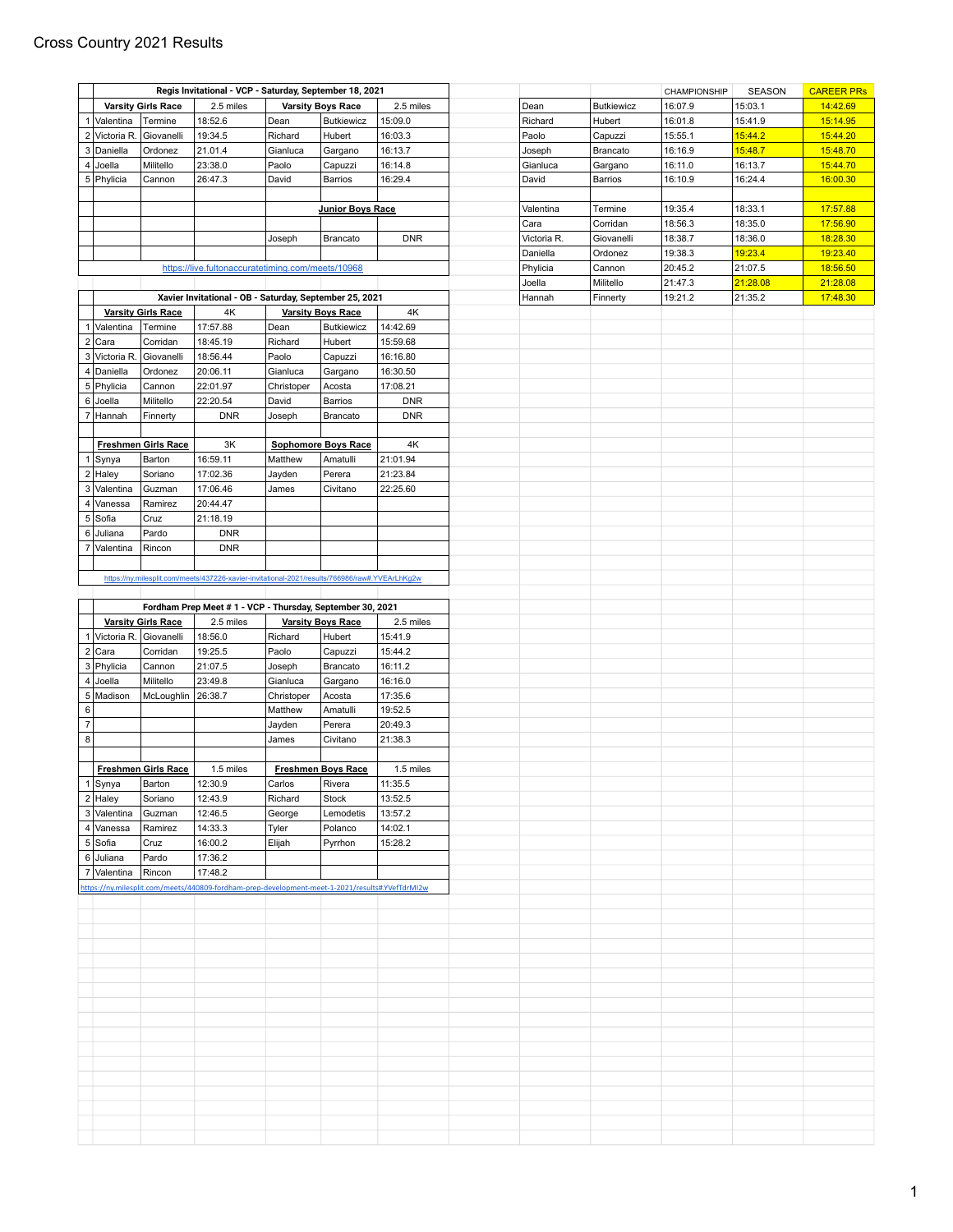|                |                |                                                                                                                                                                                                                                                                                                                                                                    |                                                                                                                                                                                                                                                                                           |                                                                                                                                        | 2.5 miles                                                                                                                                                                                                                                                                                                                                                                                                                                                                                                                                                                                                                                                                                                                                                                                                               |
|----------------|----------------|--------------------------------------------------------------------------------------------------------------------------------------------------------------------------------------------------------------------------------------------------------------------------------------------------------------------------------------------------------------------|-------------------------------------------------------------------------------------------------------------------------------------------------------------------------------------------------------------------------------------------------------------------------------------------|----------------------------------------------------------------------------------------------------------------------------------------|-------------------------------------------------------------------------------------------------------------------------------------------------------------------------------------------------------------------------------------------------------------------------------------------------------------------------------------------------------------------------------------------------------------------------------------------------------------------------------------------------------------------------------------------------------------------------------------------------------------------------------------------------------------------------------------------------------------------------------------------------------------------------------------------------------------------------|
|                |                |                                                                                                                                                                                                                                                                                                                                                                    |                                                                                                                                                                                                                                                                                           |                                                                                                                                        | 18:54.8                                                                                                                                                                                                                                                                                                                                                                                                                                                                                                                                                                                                                                                                                                                                                                                                                 |
| $2$ Valentina  |                |                                                                                                                                                                                                                                                                                                                                                                    |                                                                                                                                                                                                                                                                                           |                                                                                                                                        | 19:16.4                                                                                                                                                                                                                                                                                                                                                                                                                                                                                                                                                                                                                                                                                                                                                                                                                 |
| 3 Daniella     |                |                                                                                                                                                                                                                                                                                                                                                                    |                                                                                                                                                                                                                                                                                           |                                                                                                                                        | 20:17.1                                                                                                                                                                                                                                                                                                                                                                                                                                                                                                                                                                                                                                                                                                                                                                                                                 |
|                |                |                                                                                                                                                                                                                                                                                                                                                                    |                                                                                                                                                                                                                                                                                           |                                                                                                                                        |                                                                                                                                                                                                                                                                                                                                                                                                                                                                                                                                                                                                                                                                                                                                                                                                                         |
| Brooke         |                |                                                                                                                                                                                                                                                                                                                                                                    |                                                                                                                                                                                                                                                                                           |                                                                                                                                        | 21:10.6                                                                                                                                                                                                                                                                                                                                                                                                                                                                                                                                                                                                                                                                                                                                                                                                                 |
| Joella         |                |                                                                                                                                                                                                                                                                                                                                                                    |                                                                                                                                                                                                                                                                                           |                                                                                                                                        | 21:14.8                                                                                                                                                                                                                                                                                                                                                                                                                                                                                                                                                                                                                                                                                                                                                                                                                 |
| 6 Madison      |                |                                                                                                                                                                                                                                                                                                                                                                    |                                                                                                                                                                                                                                                                                           |                                                                                                                                        |                                                                                                                                                                                                                                                                                                                                                                                                                                                                                                                                                                                                                                                                                                                                                                                                                         |
|                |                |                                                                                                                                                                                                                                                                                                                                                                    |                                                                                                                                                                                                                                                                                           | 3rd place BQs                                                                                                                          |                                                                                                                                                                                                                                                                                                                                                                                                                                                                                                                                                                                                                                                                                                                                                                                                                         |
|                |                |                                                                                                                                                                                                                                                                                                                                                                    |                                                                                                                                                                                                                                                                                           |                                                                                                                                        |                                                                                                                                                                                                                                                                                                                                                                                                                                                                                                                                                                                                                                                                                                                                                                                                                         |
|                |                |                                                                                                                                                                                                                                                                                                                                                                    |                                                                                                                                                                                                                                                                                           |                                                                                                                                        |                                                                                                                                                                                                                                                                                                                                                                                                                                                                                                                                                                                                                                                                                                                                                                                                                         |
|                |                |                                                                                                                                                                                                                                                                                                                                                                    |                                                                                                                                                                                                                                                                                           |                                                                                                                                        |                                                                                                                                                                                                                                                                                                                                                                                                                                                                                                                                                                                                                                                                                                                                                                                                                         |
|                |                |                                                                                                                                                                                                                                                                                                                                                                    |                                                                                                                                                                                                                                                                                           |                                                                                                                                        | 2.5 miles                                                                                                                                                                                                                                                                                                                                                                                                                                                                                                                                                                                                                                                                                                                                                                                                               |
| Victoria R.    |                |                                                                                                                                                                                                                                                                                                                                                                    |                                                                                                                                                                                                                                                                                           |                                                                                                                                        | 15:14.4                                                                                                                                                                                                                                                                                                                                                                                                                                                                                                                                                                                                                                                                                                                                                                                                                 |
| Valentina      |                |                                                                                                                                                                                                                                                                                                                                                                    |                                                                                                                                                                                                                                                                                           |                                                                                                                                        | 16:06.9                                                                                                                                                                                                                                                                                                                                                                                                                                                                                                                                                                                                                                                                                                                                                                                                                 |
| Daniella       |                |                                                                                                                                                                                                                                                                                                                                                                    |                                                                                                                                                                                                                                                                                           |                                                                                                                                        | 16:11.4                                                                                                                                                                                                                                                                                                                                                                                                                                                                                                                                                                                                                                                                                                                                                                                                                 |
|                |                |                                                                                                                                                                                                                                                                                                                                                                    |                                                                                                                                                                                                                                                                                           |                                                                                                                                        | 16:24.4                                                                                                                                                                                                                                                                                                                                                                                                                                                                                                                                                                                                                                                                                                                                                                                                                 |
|                |                |                                                                                                                                                                                                                                                                                                                                                                    |                                                                                                                                                                                                                                                                                           |                                                                                                                                        |                                                                                                                                                                                                                                                                                                                                                                                                                                                                                                                                                                                                                                                                                                                                                                                                                         |
| 5 Phylicia     |                |                                                                                                                                                                                                                                                                                                                                                                    |                                                                                                                                                                                                                                                                                           |                                                                                                                                        |                                                                                                                                                                                                                                                                                                                                                                                                                                                                                                                                                                                                                                                                                                                                                                                                                         |
|                |                |                                                                                                                                                                                                                                                                                                                                                                    |                                                                                                                                                                                                                                                                                           |                                                                                                                                        |                                                                                                                                                                                                                                                                                                                                                                                                                                                                                                                                                                                                                                                                                                                                                                                                                         |
|                |                |                                                                                                                                                                                                                                                                                                                                                                    |                                                                                                                                                                                                                                                                                           |                                                                                                                                        |                                                                                                                                                                                                                                                                                                                                                                                                                                                                                                                                                                                                                                                                                                                                                                                                                         |
|                |                |                                                                                                                                                                                                                                                                                                                                                                    |                                                                                                                                                                                                                                                                                           |                                                                                                                                        |                                                                                                                                                                                                                                                                                                                                                                                                                                                                                                                                                                                                                                                                                                                                                                                                                         |
|                |                | Relays                                                                                                                                                                                                                                                                                                                                                             |                                                                                                                                                                                                                                                                                           |                                                                                                                                        | 1500 meters                                                                                                                                                                                                                                                                                                                                                                                                                                                                                                                                                                                                                                                                                                                                                                                                             |
| Haley          | Soriano        | 7:22                                                                                                                                                                                                                                                                                                                                                               | George                                                                                                                                                                                                                                                                                    | Lemodetis                                                                                                                              | 6:52                                                                                                                                                                                                                                                                                                                                                                                                                                                                                                                                                                                                                                                                                                                                                                                                                    |
| Valentina      | Guzman         | 7:39                                                                                                                                                                                                                                                                                                                                                               | Elijah                                                                                                                                                                                                                                                                                    | Pyrrhon                                                                                                                                | 7:22.20                                                                                                                                                                                                                                                                                                                                                                                                                                                                                                                                                                                                                                                                                                                                                                                                                 |
| Sofia          | Cruz           | 9:15                                                                                                                                                                                                                                                                                                                                                               | Richard                                                                                                                                                                                                                                                                                   | Stock                                                                                                                                  | 7:35.20                                                                                                                                                                                                                                                                                                                                                                                                                                                                                                                                                                                                                                                                                                                                                                                                                 |
| Juliana        | Pardo          | 10:43                                                                                                                                                                                                                                                                                                                                                              | Tyler                                                                                                                                                                                                                                                                                     | Polanco                                                                                                                                | 7:54.20                                                                                                                                                                                                                                                                                                                                                                                                                                                                                                                                                                                                                                                                                                                                                                                                                 |
| Valentina      | Rincon         | 10:32                                                                                                                                                                                                                                                                                                                                                              |                                                                                                                                                                                                                                                                                           |                                                                                                                                        |                                                                                                                                                                                                                                                                                                                                                                                                                                                                                                                                                                                                                                                                                                                                                                                                                         |
|                |                |                                                                                                                                                                                                                                                                                                                                                                    |                                                                                                                                                                                                                                                                                           |                                                                                                                                        |                                                                                                                                                                                                                                                                                                                                                                                                                                                                                                                                                                                                                                                                                                                                                                                                                         |
|                |                |                                                                                                                                                                                                                                                                                                                                                                    |                                                                                                                                                                                                                                                                                           |                                                                                                                                        |                                                                                                                                                                                                                                                                                                                                                                                                                                                                                                                                                                                                                                                                                                                                                                                                                         |
|                |                |                                                                                                                                                                                                                                                                                                                                                                    |                                                                                                                                                                                                                                                                                           |                                                                                                                                        |                                                                                                                                                                                                                                                                                                                                                                                                                                                                                                                                                                                                                                                                                                                                                                                                                         |
|                |                |                                                                                                                                                                                                                                                                                                                                                                    |                                                                                                                                                                                                                                                                                           |                                                                                                                                        |                                                                                                                                                                                                                                                                                                                                                                                                                                                                                                                                                                                                                                                                                                                                                                                                                         |
|                |                |                                                                                                                                                                                                                                                                                                                                                                    |                                                                                                                                                                                                                                                                                           |                                                                                                                                        |                                                                                                                                                                                                                                                                                                                                                                                                                                                                                                                                                                                                                                                                                                                                                                                                                         |
|                |                |                                                                                                                                                                                                                                                                                                                                                                    |                                                                                                                                                                                                                                                                                           |                                                                                                                                        | 2.5 miles                                                                                                                                                                                                                                                                                                                                                                                                                                                                                                                                                                                                                                                                                                                                                                                                               |
| Valentina      | Termine        |                                                                                                                                                                                                                                                                                                                                                                    | Dean                                                                                                                                                                                                                                                                                      | <b>Butkiewicz</b>                                                                                                                      | 15:03.1                                                                                                                                                                                                                                                                                                                                                                                                                                                                                                                                                                                                                                                                                                                                                                                                                 |
| Victoria R.    |                |                                                                                                                                                                                                                                                                                                                                                                    | Joseph                                                                                                                                                                                                                                                                                    |                                                                                                                                        | 15:48.7                                                                                                                                                                                                                                                                                                                                                                                                                                                                                                                                                                                                                                                                                                                                                                                                                 |
| Cara           | Corridan       | 19:16.0                                                                                                                                                                                                                                                                                                                                                            | Richard                                                                                                                                                                                                                                                                                   | Hubert                                                                                                                                 | 16:08.2                                                                                                                                                                                                                                                                                                                                                                                                                                                                                                                                                                                                                                                                                                                                                                                                                 |
| Daniella       |                |                                                                                                                                                                                                                                                                                                                                                                    |                                                                                                                                                                                                                                                                                           |                                                                                                                                        | 16:14.9                                                                                                                                                                                                                                                                                                                                                                                                                                                                                                                                                                                                                                                                                                                                                                                                                 |
| 5 Hannah       |                |                                                                                                                                                                                                                                                                                                                                                                    |                                                                                                                                                                                                                                                                                           |                                                                                                                                        | 16:33.4                                                                                                                                                                                                                                                                                                                                                                                                                                                                                                                                                                                                                                                                                                                                                                                                                 |
| 6 Joella       |                |                                                                                                                                                                                                                                                                                                                                                                    |                                                                                                                                                                                                                                                                                           |                                                                                                                                        | 16:41.6                                                                                                                                                                                                                                                                                                                                                                                                                                                                                                                                                                                                                                                                                                                                                                                                                 |
| 7 Phylicia     |                | 22:05.4                                                                                                                                                                                                                                                                                                                                                            |                                                                                                                                                                                                                                                                                           | Acosta                                                                                                                                 | 18:01.5                                                                                                                                                                                                                                                                                                                                                                                                                                                                                                                                                                                                                                                                                                                                                                                                                 |
|                |                |                                                                                                                                                                                                                                                                                                                                                                    |                                                                                                                                                                                                                                                                                           |                                                                                                                                        |                                                                                                                                                                                                                                                                                                                                                                                                                                                                                                                                                                                                                                                                                                                                                                                                                         |
|                |                |                                                                                                                                                                                                                                                                                                                                                                    |                                                                                                                                                                                                                                                                                           |                                                                                                                                        |                                                                                                                                                                                                                                                                                                                                                                                                                                                                                                                                                                                                                                                                                                                                                                                                                         |
|                |                |                                                                                                                                                                                                                                                                                                                                                                    |                                                                                                                                                                                                                                                                                           |                                                                                                                                        |                                                                                                                                                                                                                                                                                                                                                                                                                                                                                                                                                                                                                                                                                                                                                                                                                         |
|                |                |                                                                                                                                                                                                                                                                                                                                                                    |                                                                                                                                                                                                                                                                                           |                                                                                                                                        |                                                                                                                                                                                                                                                                                                                                                                                                                                                                                                                                                                                                                                                                                                                                                                                                                         |
|                |                |                                                                                                                                                                                                                                                                                                                                                                    |                                                                                                                                                                                                                                                                                           |                                                                                                                                        |                                                                                                                                                                                                                                                                                                                                                                                                                                                                                                                                                                                                                                                                                                                                                                                                                         |
| 1 Synya        |                |                                                                                                                                                                                                                                                                                                                                                                    |                                                                                                                                                                                                                                                                                           |                                                                                                                                        | 11:18.0                                                                                                                                                                                                                                                                                                                                                                                                                                                                                                                                                                                                                                                                                                                                                                                                                 |
| $2$ Haley      |                |                                                                                                                                                                                                                                                                                                                                                                    |                                                                                                                                                                                                                                                                                           |                                                                                                                                        | 11:37.0                                                                                                                                                                                                                                                                                                                                                                                                                                                                                                                                                                                                                                                                                                                                                                                                                 |
| Valentina      | Guzman         | 12:45.5                                                                                                                                                                                                                                                                                                                                                            | Richard                                                                                                                                                                                                                                                                                   | Stock                                                                                                                                  | 11:51.2                                                                                                                                                                                                                                                                                                                                                                                                                                                                                                                                                                                                                                                                                                                                                                                                                 |
| 4 Vanessa      | Ramirez        | 14:24.3                                                                                                                                                                                                                                                                                                                                                            | Elijah                                                                                                                                                                                                                                                                                    | Pyrrhon                                                                                                                                | 12:17.6                                                                                                                                                                                                                                                                                                                                                                                                                                                                                                                                                                                                                                                                                                                                                                                                                 |
| 5 Sofia        | Cruz           | 14:35.2                                                                                                                                                                                                                                                                                                                                                            | Tyler                                                                                                                                                                                                                                                                                     | Polanco                                                                                                                                | 12:33.4                                                                                                                                                                                                                                                                                                                                                                                                                                                                                                                                                                                                                                                                                                                                                                                                                 |
| 6 Juliana      | Pardo          | 17:01.7                                                                                                                                                                                                                                                                                                                                                            |                                                                                                                                                                                                                                                                                           |                                                                                                                                        |                                                                                                                                                                                                                                                                                                                                                                                                                                                                                                                                                                                                                                                                                                                                                                                                                         |
| 7 Valentina    | Rincon         |                                                                                                                                                                                                                                                                                                                                                                    |                                                                                                                                                                                                                                                                                           | 4th place BQ's                                                                                                                         |                                                                                                                                                                                                                                                                                                                                                                                                                                                                                                                                                                                                                                                                                                                                                                                                                         |
|                | 2nd place BQ's |                                                                                                                                                                                                                                                                                                                                                                    |                                                                                                                                                                                                                                                                                           |                                                                                                                                        |                                                                                                                                                                                                                                                                                                                                                                                                                                                                                                                                                                                                                                                                                                                                                                                                                         |
|                |                | 17:03.1                                                                                                                                                                                                                                                                                                                                                            |                                                                                                                                                                                                                                                                                           |                                                                                                                                        |                                                                                                                                                                                                                                                                                                                                                                                                                                                                                                                                                                                                                                                                                                                                                                                                                         |
|                |                |                                                                                                                                                                                                                                                                                                                                                                    |                                                                                                                                                                                                                                                                                           |                                                                                                                                        |                                                                                                                                                                                                                                                                                                                                                                                                                                                                                                                                                                                                                                                                                                                                                                                                                         |
|                |                | https://ny.milesplit.com/meets/441634-nychsaabqchsaa-champs-2021/results/779961#.YYEIPGDMKUk                                                                                                                                                                                                                                                                       |                                                                                                                                                                                                                                                                                           |                                                                                                                                        |                                                                                                                                                                                                                                                                                                                                                                                                                                                                                                                                                                                                                                                                                                                                                                                                                         |
|                |                |                                                                                                                                                                                                                                                                                                                                                                    |                                                                                                                                                                                                                                                                                           |                                                                                                                                        |                                                                                                                                                                                                                                                                                                                                                                                                                                                                                                                                                                                                                                                                                                                                                                                                                         |
|                |                |                                                                                                                                                                                                                                                                                                                                                                    |                                                                                                                                                                                                                                                                                           |                                                                                                                                        |                                                                                                                                                                                                                                                                                                                                                                                                                                                                                                                                                                                                                                                                                                                                                                                                                         |
|                |                |                                                                                                                                                                                                                                                                                                                                                                    |                                                                                                                                                                                                                                                                                           |                                                                                                                                        |                                                                                                                                                                                                                                                                                                                                                                                                                                                                                                                                                                                                                                                                                                                                                                                                                         |
|                |                |                                                                                                                                                                                                                                                                                                                                                                    |                                                                                                                                                                                                                                                                                           |                                                                                                                                        |                                                                                                                                                                                                                                                                                                                                                                                                                                                                                                                                                                                                                                                                                                                                                                                                                         |
|                |                |                                                                                                                                                                                                                                                                                                                                                                    |                                                                                                                                                                                                                                                                                           |                                                                                                                                        |                                                                                                                                                                                                                                                                                                                                                                                                                                                                                                                                                                                                                                                                                                                                                                                                                         |
|                |                |                                                                                                                                                                                                                                                                                                                                                                    |                                                                                                                                                                                                                                                                                           |                                                                                                                                        |                                                                                                                                                                                                                                                                                                                                                                                                                                                                                                                                                                                                                                                                                                                                                                                                                         |
|                |                |                                                                                                                                                                                                                                                                                                                                                                    |                                                                                                                                                                                                                                                                                           |                                                                                                                                        |                                                                                                                                                                                                                                                                                                                                                                                                                                                                                                                                                                                                                                                                                                                                                                                                                         |
|                |                |                                                                                                                                                                                                                                                                                                                                                                    |                                                                                                                                                                                                                                                                                           |                                                                                                                                        |                                                                                                                                                                                                                                                                                                                                                                                                                                                                                                                                                                                                                                                                                                                                                                                                                         |
|                |                |                                                                                                                                                                                                                                                                                                                                                                    |                                                                                                                                                                                                                                                                                           |                                                                                                                                        |                                                                                                                                                                                                                                                                                                                                                                                                                                                                                                                                                                                                                                                                                                                                                                                                                         |
|                |                |                                                                                                                                                                                                                                                                                                                                                                    |                                                                                                                                                                                                                                                                                           |                                                                                                                                        |                                                                                                                                                                                                                                                                                                                                                                                                                                                                                                                                                                                                                                                                                                                                                                                                                         |
|                |                |                                                                                                                                                                                                                                                                                                                                                                    |                                                                                                                                                                                                                                                                                           |                                                                                                                                        |                                                                                                                                                                                                                                                                                                                                                                                                                                                                                                                                                                                                                                                                                                                                                                                                                         |
|                |                |                                                                                                                                                                                                                                                                                                                                                                    |                                                                                                                                                                                                                                                                                           |                                                                                                                                        |                                                                                                                                                                                                                                                                                                                                                                                                                                                                                                                                                                                                                                                                                                                                                                                                                         |
|                |                |                                                                                                                                                                                                                                                                                                                                                                    |                                                                                                                                                                                                                                                                                           |                                                                                                                                        |                                                                                                                                                                                                                                                                                                                                                                                                                                                                                                                                                                                                                                                                                                                                                                                                                         |
|                |                |                                                                                                                                                                                                                                                                                                                                                                    |                                                                                                                                                                                                                                                                                           |                                                                                                                                        |                                                                                                                                                                                                                                                                                                                                                                                                                                                                                                                                                                                                                                                                                                                                                                                                                         |
|                |                |                                                                                                                                                                                                                                                                                                                                                                    |                                                                                                                                                                                                                                                                                           |                                                                                                                                        |                                                                                                                                                                                                                                                                                                                                                                                                                                                                                                                                                                                                                                                                                                                                                                                                                         |
|                |                |                                                                                                                                                                                                                                                                                                                                                                    |                                                                                                                                                                                                                                                                                           |                                                                                                                                        |                                                                                                                                                                                                                                                                                                                                                                                                                                                                                                                                                                                                                                                                                                                                                                                                                         |
|                |                |                                                                                                                                                                                                                                                                                                                                                                    |                                                                                                                                                                                                                                                                                           |                                                                                                                                        |                                                                                                                                                                                                                                                                                                                                                                                                                                                                                                                                                                                                                                                                                                                                                                                                                         |
|                |                |                                                                                                                                                                                                                                                                                                                                                                    |                                                                                                                                                                                                                                                                                           |                                                                                                                                        |                                                                                                                                                                                                                                                                                                                                                                                                                                                                                                                                                                                                                                                                                                                                                                                                                         |
|                |                |                                                                                                                                                                                                                                                                                                                                                                    |                                                                                                                                                                                                                                                                                           |                                                                                                                                        |                                                                                                                                                                                                                                                                                                                                                                                                                                                                                                                                                                                                                                                                                                                                                                                                                         |
|                |                |                                                                                                                                                                                                                                                                                                                                                                    |                                                                                                                                                                                                                                                                                           |                                                                                                                                        |                                                                                                                                                                                                                                                                                                                                                                                                                                                                                                                                                                                                                                                                                                                                                                                                                         |
| Cara<br>Joella |                | <b>Soph Girls Race</b><br>Corridan<br>Termine<br>Ordonez<br>Arnao<br>Militello<br><b>Varsity Girls Race</b><br>Giovanelli<br>Termine<br>Ordonez<br>Militello<br>Cannon<br><b>Freshmen Girls Race</b><br><b>Varsity Girls Race</b><br>Giovanelli<br>Ordonez<br>Finnerty<br>Militello<br>Cannon<br>3rd place BQ's<br><b>Freshmen Girls Race</b><br>Barton<br>Soriano | 2.5 miles<br>18:35.0<br>18:40.9<br>20:10.9<br>22:15.9<br>22:24.0<br>25:42.1<br>McLoughlin<br>BQ and CITY CHAMPS<br>2.5 miles<br>18:28.3<br>19:22.6<br>19:46.7<br>22:01.0<br>22:11.0<br>45.34.10<br>2.5 miles<br>18:33.1<br>18:36.0<br>19:23.4<br>21:35.2<br>21:36.0<br>11:49.6<br>12:01.4 | Matthew<br>Matthew<br>Jayden<br>James<br>Matthew<br>Dean<br>Joseph<br>Paolo<br>David<br>Paolo<br>David<br>Gianluca<br>Carlos<br>George | Sophomore Brooklyn-Queens Championships - VCP - Wednesday, October 13, 2021<br><b>Soph Boys Race</b><br>Greenwood<br>Amatulli<br>Perera<br>Civitano<br>Militello<br>https://live.fultonaccuratetiming.com/meets/11457<br>NYC Cross Country Invitational - VCP - Saturday, October 16, 2021<br><b>Varsity Boys Race</b><br><b>Butkiewicz</b><br>Brancato<br>Capuzzi<br>Barrios<br>Fordham Prep Relays - Freshmen<br><b>Freshmen Boys Race</b><br>https://ny.milesplit.com/meets/441633-nyc-xc-carnival-2021/results#.YYJ6AGDMKUk<br>Varsity Brooklyn-Queens/City Championships - VCP - Saturday, October 30, 2021<br><b>Varsity Boys Race</b><br>Brancato<br>Capuzzi<br>Barrios<br>Gargano<br>Christoper<br>4th place BQ's<br>Freshmen Brooklyn-Queens Championships<br><b>Freshmen Boys Race</b><br>Rivera<br>Lemodetis |